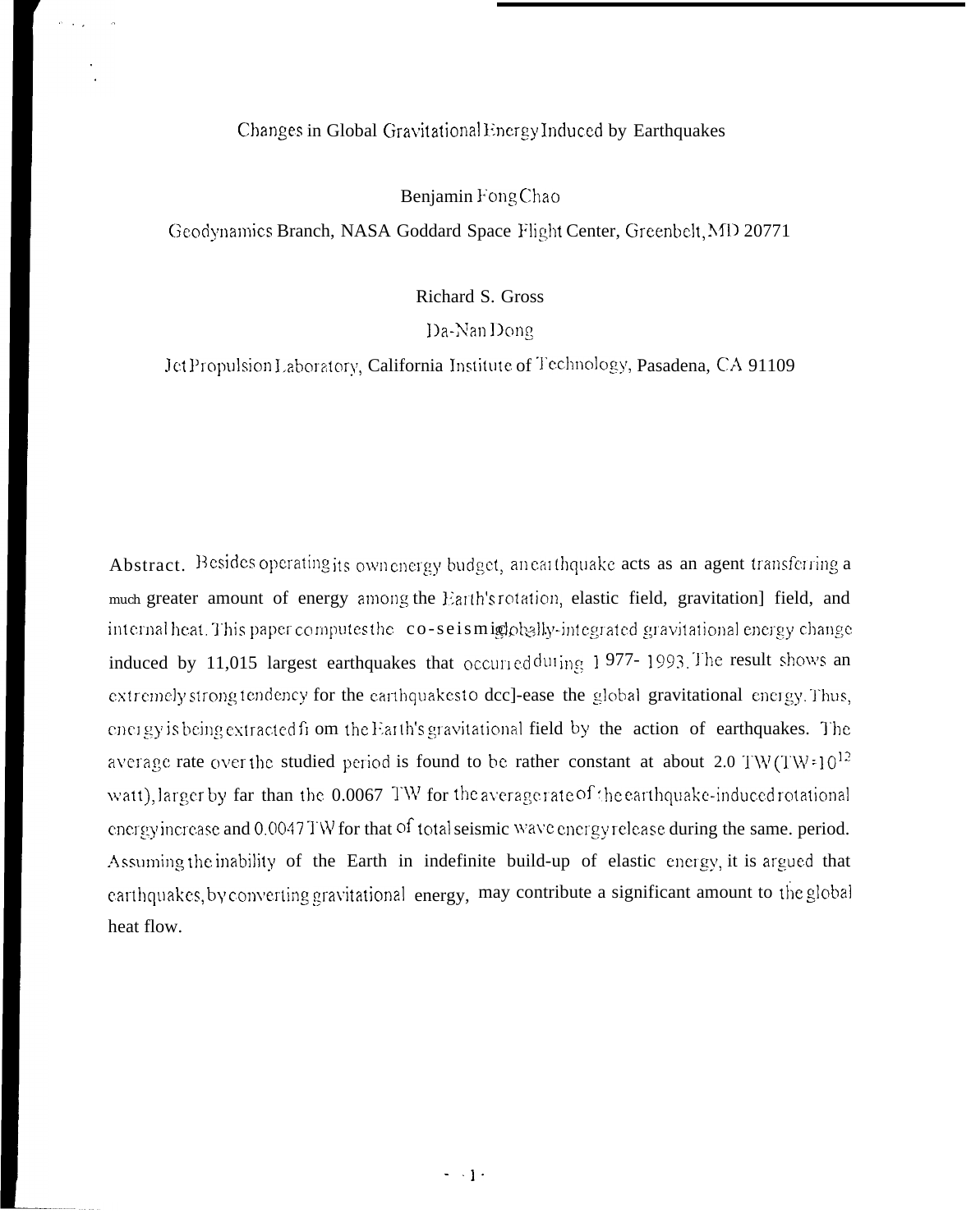## 1. Introduction

on a non-gravitating, non-rotating Earth, an earthquake operates a simple energy budget. Initially stored as elastic energy at the fault, seismic energy is released in two forms during an earthquake process: local frictional heat and seismic wave energy which radiates outward and eventually dissipates into heat as well.

For a self-gravitating, rotating Earth, however, otherforms of mechanical energy are involved. Besides producing the oscillatory displacement field (the seismic waves), the co-seismic action of the faulting also produces a static displacement field in the Earth. Integrated over the globe the mass redistribution associated with this displacement field change, s the Far th's moments of inertia, and hence its rotation and rotational energy via the conservation Of angular momentum. That problem is treated in the companion paper by Chao &  $G$ ross (199'1). The displacement field also produces changes in the gravitational field, and hence gravitational energy, according to Newton's gravitational law. This is the subject of the present paper. A theoretical treatment under idealized situations has been given by Dahlen (1977).

Chao & Gross (19s7, henceforth Paper I) have computed the co-seismic changes in the Earth's rotation and gravitational field induced by 2146 major carthquakes that occurred during 1977-1985. They found strongly non-random behavior in these changes. In pal-titular, it was found that earthquakes have a strong tendency to make the Earthmore spherical and more compact. I'bus, one should expect a corresponding, decreasing trend in the global gravitation] energy. in this paper we shall first extend the I-c suits of Paper I to include 11,015 major earthquakes that have occurred during the period from January 1, 1977 to July 31, 1993, We will then examine, their gravitational energy changes and discuss the physical implications insofar as it relates to the global energetics.

#### 2 Formulation

 $\sim$ 

An earthquake faulting is here modeled as a point source with a step-function history which occurs at some instant  $t$ -0, giving rise, in the end, to a static displace ment field  $u(r)$  in the Earth. 1-he displacement  $u(r)$  is assumed to be infinitesimal so that linear theory suffices. The position vector  $r$ ofa material particle refers to the Lagrangian (as opposed to Eulerian) description, allowing volume integrations to be performed over the undeformed body in the linear approximation.

The change in the gravitational potential energy  $E_g$  is equal to the work done against the gravitational force by the Earth's material undergoing the displacement u(r). Thus, to first order,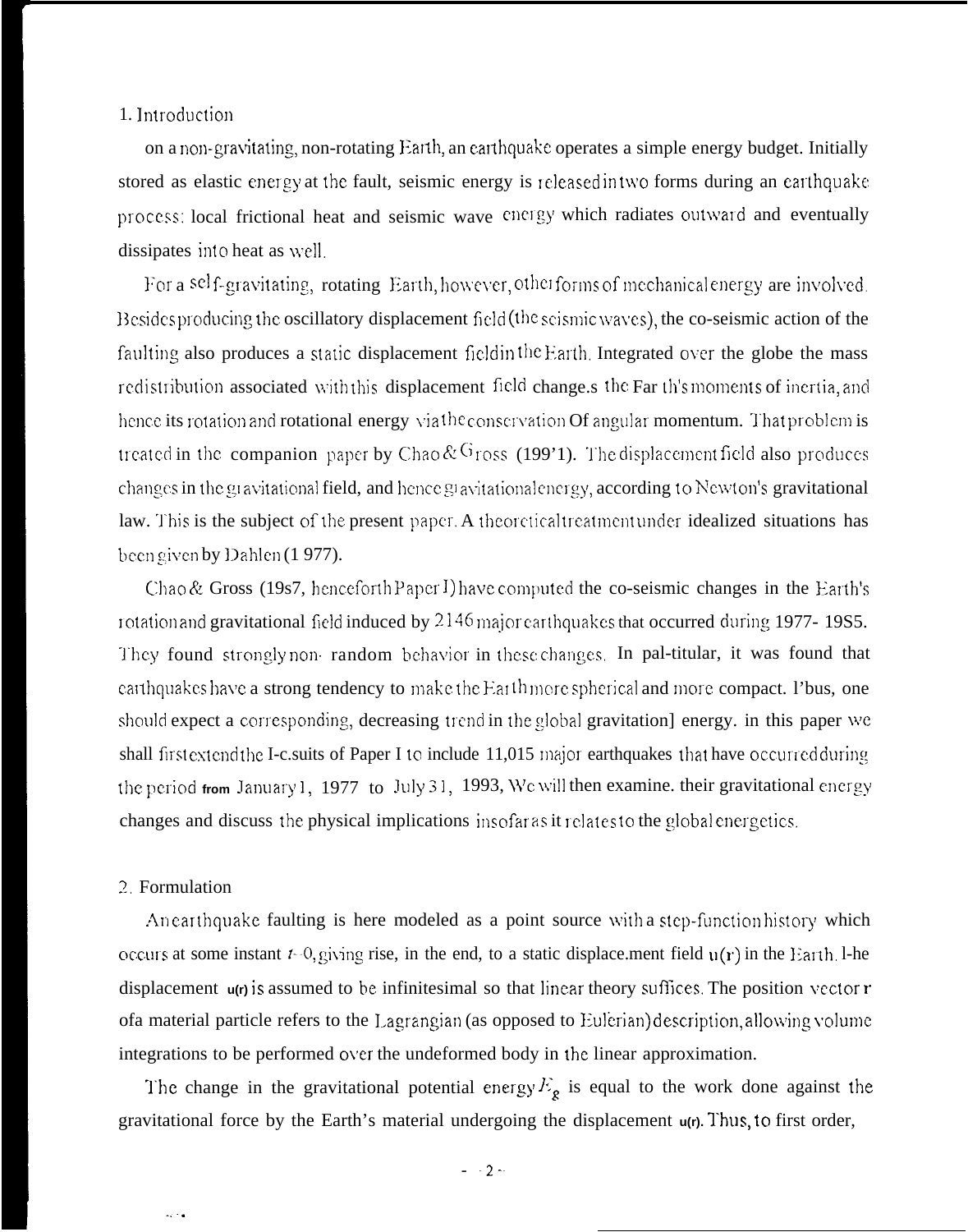$$
\Delta E_g = -\int p(r) u(r) \cdot g(r) dV \tag{1}
$$

where  $\rho(r)$  is the mass density and  $g(r)$  the gravitational acceleration in the Earth,  $\cdot$  denotes (tensor) inner product, and the integration is over the volume  $V$  of the Earth.

To obtain an expression for  $u(r)$  produced by a given carthquake source, we follow Paper rand employ the normal mode expansion (Gilbert 1970):

$$
\mathbf{u}(\mathbf{r}) = \sum_{k} \omega_k^{-2} \mathbf{u}_k(\mathbf{r}) \mathbf{M} : \mathbf{E}_k^*(\mathbf{r}_j), t > 0 \tag{2}
$$

The asterisk denotes complex conjugation,  $u_k(r)$  is the eigenfunction of the kthnormal mode of the Earth's free oscillation normalized according to  $\int \rho u_k^{\mathcal{K}} u_k dV = 1$ ,  $\omega_k$  and  $E_k = \frac{1}{2} [\nabla u_k - \nabla u_k]$  $(\forall u_k)^1$ ] (where superscript T denotes transpose.) are the corresponding eigenfrequency and elastic strain tensor, respectively. Equation (2) sums over the infinite set of normal modes. '1 he carthquake has been assumed to be a point source at location  $r_f$ . The seismic moment tensor  $\bf{w}$  is symmetric owing to the indigenous nature of the earthquake which exerts zeronet torque. The advantages of using normal modes in both formulation and computation have been pointed out in Paper I: Since the eigenfunctions already account for the elastic and gravitational forces as vwll as the physical boundaries in the Earth, none of these complications need be taken into explicit consideration in equation (2). Furthermore, this formulationlends itself to a particularly efficient algorithm in computation (see below).

For simplicity, we fix the origin of the coordinate system at the Earth's center of mass. We consider normal modes belonging to an Earth model which is a spherically s~mmetl-it,, non-rotating, elastic and isotropic (so-called SNREI) approximation of the real Earth. Since the Earth's departure from such an SNREI mode] is relatively small (the rotation and the ellipticity, by far the largest deviations, are only of the order 1/300), the error committed in the eigenmodes is negligible to this order. "I-he density distribution is then a function of radial distance only, i.e.,  $\rho(r) = \rho(r)$ . The normal modes  $u_k$  of an SNREIEarth arc of two kinds: spheroidal and toroidal. The toroidal modes, being divergence-free, have no effect on the mass density and drop out of the summation (2). The spheroids] modes can be written as

$$
\sigma_{nlm}(\mathbf{r}) = \hat{\mathbf{r}} \ U_{nl}(\mathbf{r}) \ Y_{lm}(\theta, \lambda) + V_{nl}(\mathbf{r}) \ \nabla_1 Y_{lm}(\theta, \lambda) \tag{3}
$$

$$
--3 --
$$

 $\mathcal{L}_{\rm{max}}$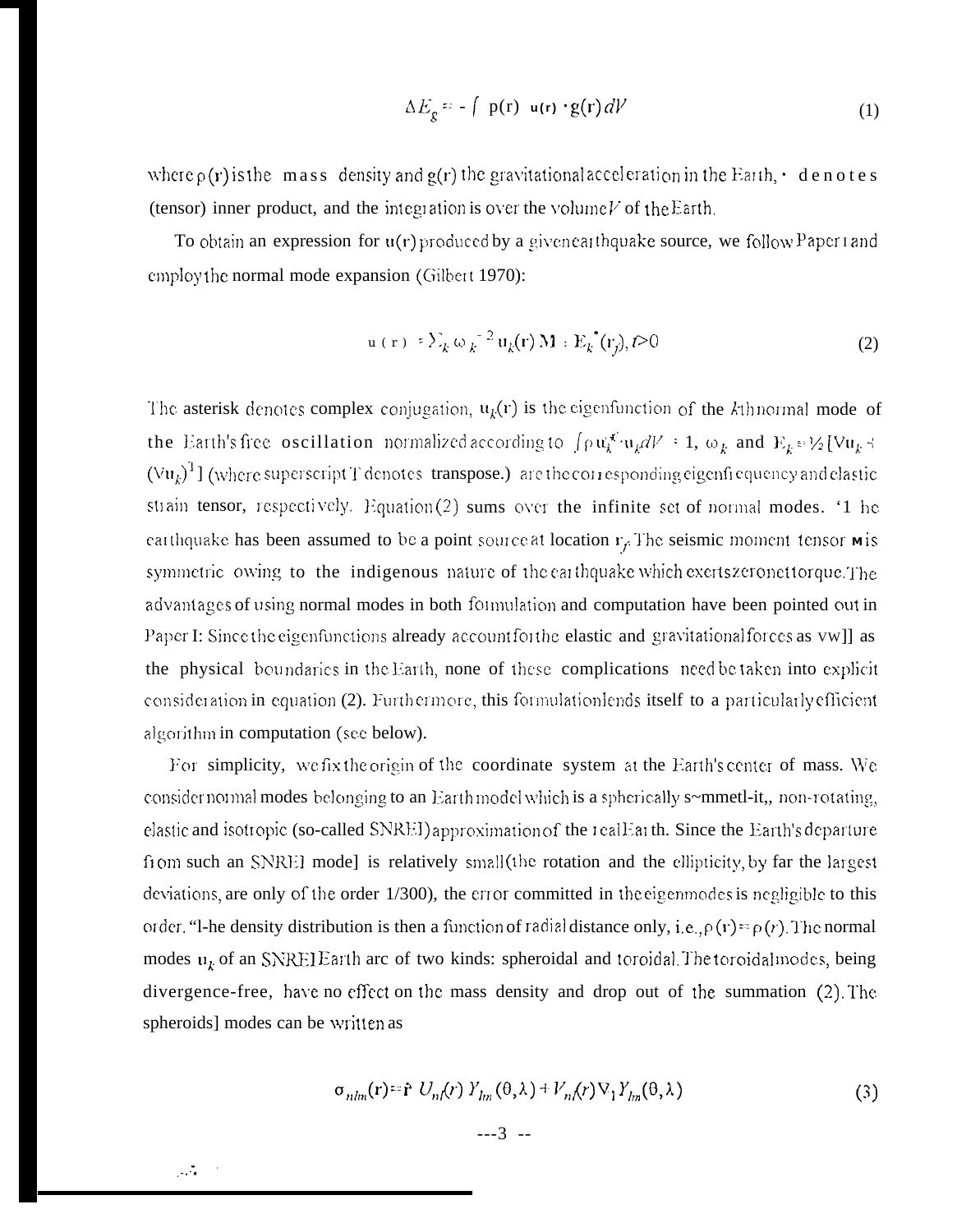where " denotes unit vector;  $n, l, m$  are respectively the overtone number, degree and order of the normal modes  $(n, l = 0, 1, 2, ..., m = -l, ..., -l)$ ;  $U_{n,l}V_{nl}$  are the radial eigenfunctions;  $Y_{lm}$  are the fully normalized, complex surface harmonic functions of latitude  $\theta$  and longitude  $\lambda$ ; and  $V_1$  is the surface gradient operator:  $\theta \partial_{\theta} + \lambda \sec \theta \partial_{\lambda}$ . The radial eigenfunctions and the eigel-frequencies, being functional of the interior structure of the Earth, are independent of the order  $m$  because of the assumed spherical symmetry.

In an SNREIE arth model, the gravitational acceleration  $g(r)$  is given by

$$
g(r) = -4:1 G \hat{r} \int_0^r p(r') r'^2 dr' / r^2
$$
 (4)

where G is the gravitational constant Substituting equations  $(2-4)$  into (1) yields

$$
\Delta E_g = G \mathbf{M} : \Sigma_n^* H_n \mathbf{E}_{n0}(\mathbf{r})
$$
 (5)

where

$$
H_n = 8\pi^{3/2} \omega_{n0}^{-2} \int_0^a \rho(r) U_{n0}(r) \left[ \int_0^r \rho(r') r'^2 dr' \right] dr \tag{6}
$$

The eigenfi equency  $\omega_{nl}$  is that of the  $(n, l)$ th multiplet, while  $E_{nlm}$  is the strain tensor associated with the  $(n, l, m)$ th singlet mode. The summation is over the infinite set of spheroidal overtones for  $l<sub>1</sub>$  o. "I-he algebra has been greatly simplified thanks to the orthogonality of the spherical harmonics. Note that the horizontal displacement associated with the second term in the spheroidal mode (3) has no effector  $\Delta E_g$  and hence drops out of equation (6).

### 3. Results

### 3.1 Changes in the Earth's Rotation and Gravitational Field

To put the present study in perspective, we first revisit and extend the results of Paper I. Paper I computed the changes in the Earth's rotation and lo]~-degree gravitational field caused by 2146 major carthquakes that occurred during 1977 -- 19S5. The earthquake data were taken from the Harvard catalog of seismic centroid-moment tensor solutions. For-the SNREIEarth model and its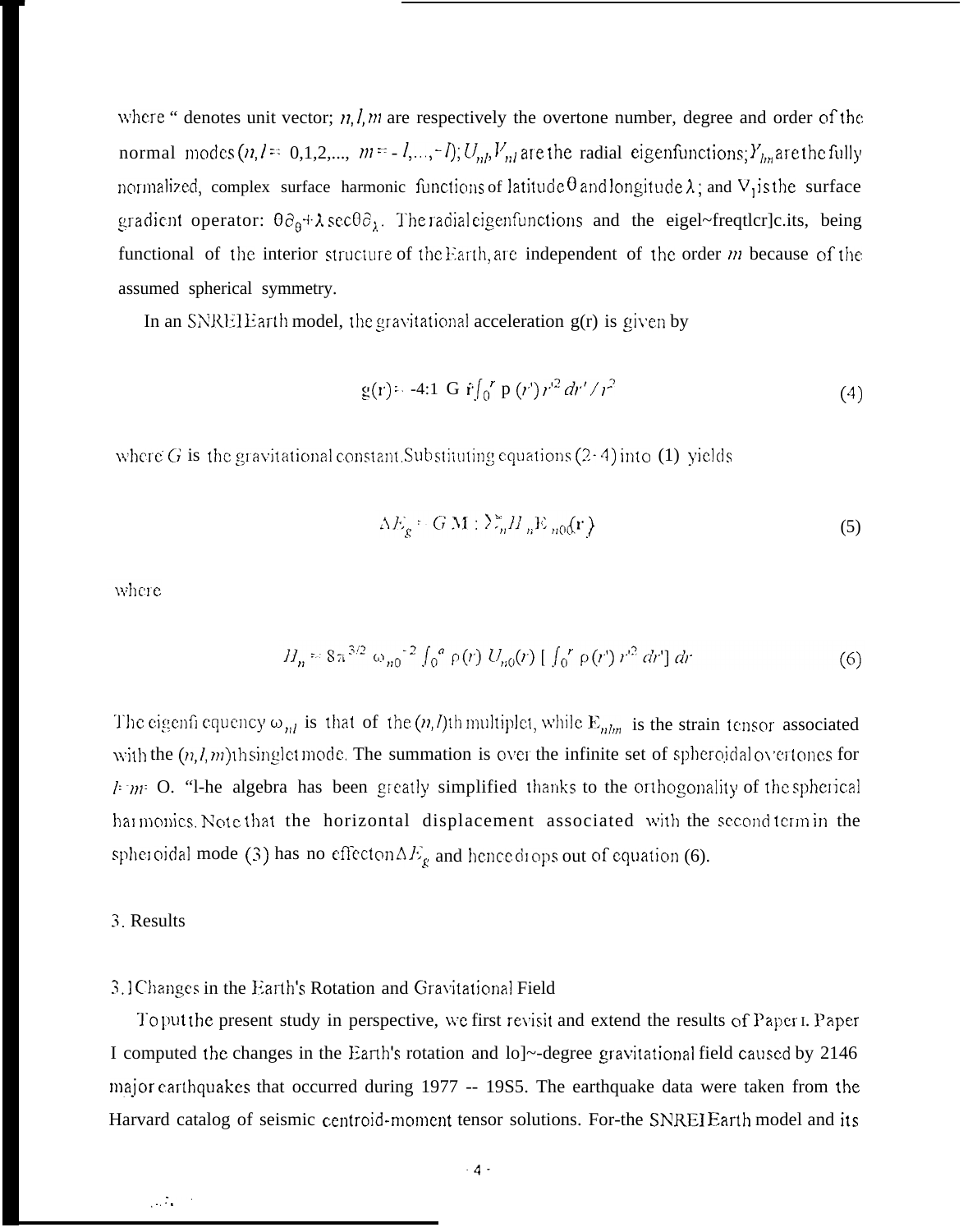eigenelements the 1066B Model of Gilbert & Dziewonski(1975) was adopted. Here we recapitulate a major finding of key bearing on the present study. That is, extremely strong statistical tendencies of non-randomness were found in the earthquake-induced changes in the following parameters: the dynamic oblateness  $(J_2)$ , the trace of the inertia tensor (7), the length of day (LOD), and the sum  $(I_{xx} \cdot I_{yy})$  of as well as the difference  $(I_{22})$  between the two equatorial principal moments of inertia. They are all inclined toward negative changes, indicating the tendency of carthquakes to make the Earthmore spherical and more compact by pulling inmass toward the interior of the Earth.

The present paper extends the computation to include amuch greater number of earthquakes whose moment tensor solutions have become available since Paper I, altogether 11,015 events. These at c events with body-wave magnitude larger than about 5 that have occurred during 1977-1993 (Dziewonskiet al. 1993, and references therein) The cumulative changes of the five parameters named above are shown in Figure 1. For 1977-1985 the time series are visually indistinguishable from those in Paper 1 because the additional events for this period are relatively small. The continuation of the trends past 1985 in a virtually linear fashion is remarkable.

Following Paper 1, our task here is to examine these trends quantitatively by means of two statistics in testing the randomness of the changes; the normalized  $\chi^2$  statistic of the sign of the changes and the normalized Wilcoxon statistic  $W$  on the rank sum. Non-random changes arc indicated by large  $\chi^2$  and *W* values (compared, say, against the following selected critical values:  $\chi^2 = 6.63$  and  $W = 2.33$  at the 1% significant level;  $\chi^2 = 10.83$  and  $W = 3.00$  at O. 100 significant level). The statistics are computed for "All Events" and a subset of"1 large Events Only". The latter consists of those 945 events with scalar seismic moment larger than  $3.6 \times 10^{18}$  N m which nominally corresponds to a body-wave magnitude of 6.0 (Giardini 19S4). '1-his subset presumably contains few aftershocks. The results are summarized in '1'able 1. Strong tendencies in the above-mentioned parameters in Paper 1 are generally found to be even stronger here. On the other hand, random changes in other parameters (indicated by ma]]  $\chi^2$  and W values) remain random, such as the zonal gravitational coefficients  $J_l$  with / greater than 2. Instead of presenting the details, we state that our extension of Paper I, now based on a much larger statistical sample, strengthens the conclusions of Paper 1.

### 3.2 Gravitational Energy Change

 $\sim 10$ 

Using equations (5,6) we then compute the change in the gravitational potential energy  $\Delta E_g$  due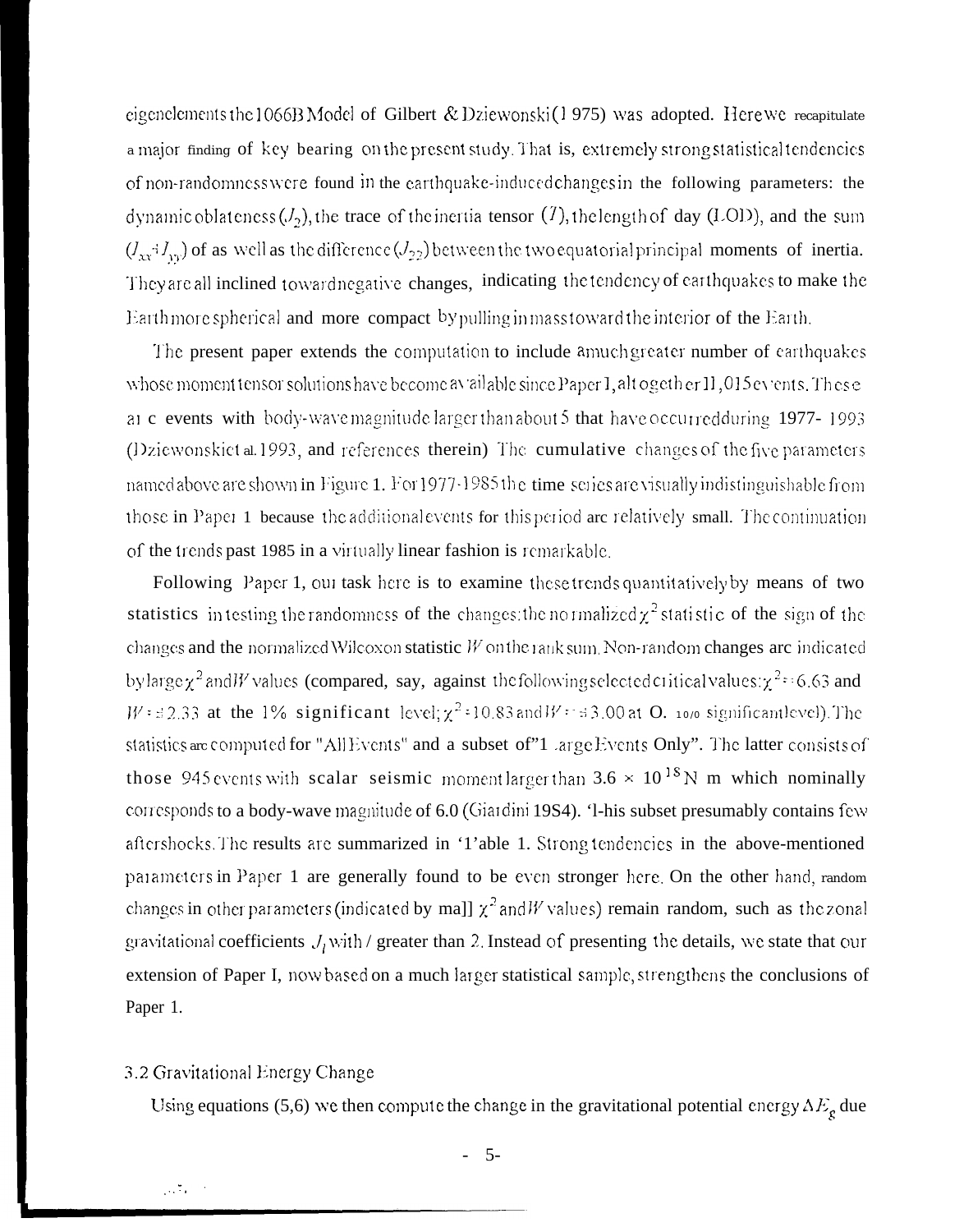to those 11,015 earthquakes as above. The convergence of the summation is rapid, usually with the value of  $\Delta E_e$  obtained after summing only two overtone modes being well within 1% of its final  $\sim$ 'able, although we actually summed over 26 overtone modes having periods longer than 45 s. ']-he cumulative  $\Delta E_g(t)$  is plotted in Figure 2.

"I-k statistics of  $\Delta E_g$  are given in the last entry of T able 1.1 like the parameters named above,  $\Delta E_g$ also exhibits an extremely strong tendency for negative values. This phenomenon, not surprisingly, is consistent with the finding that earthquakes tend to make the Earth more spherical and more compact by pulling in mass toward the interior of the Earth. In particular, a comparison of the  $\Delta E_g(t)$ and  $\Delta T(t)$  (the cumulative change in the trace of the Earth's inertia tensor) shows a remarkable similarity (Figures 1b and 2). A comparison of equation (1) with the expression  $\Delta T = 4 \int \rho(r) u(r) r dV$ (see equation 19 of Paper I) provides a qualitative explanation. Since - g and r are virtually parallel (equation 4) and since the primary contribution to the integrals conic s from near surface where the displacement u is largest and where the small variations in g and r are inconsequential, the two integrals are virtually proportional to each other (also evident in Table 2, see below), in fact, we found that their signs are identical.

From Figure. 1, the average rate of this earthquake-induced gravitational energy release is about  $-6.3 \times 10^{19}$  Jyr<sup>-1</sup>, or -2?.0 terrawatt (or TW<sup>-1012</sup> watt), during 1977-1993,

### 3.3 A sample 1 ist

For the purpose, of illustration, we single out in Table 2 the computed  $\Delta E_g$  for the following seven largest carthquakes in recent ciec? ties (with seismic moment  $M_0$  exceeding 10<sup>21</sup> N m):

May 22, 1960, Chile  $1$  went  $1$ :

Event 11: March 2S, 1964, Alaska, USA

Event 111: August 19, 1977, Sumba, Indonesia

Event IV: March 3, 1985, Chile

Event v: September 19, 1985, Mexico

Event VI: May 23, 1989, Macquarie Ridge

Event VII: June 9, 1994, Bolivia

'l-he source mechanism of Events I and 11, not included in the Harvard catalog, are taken from Kanamori & Cipar (1974) and Kanamori (1970), respectively. Event VII in 1994 is also outside our studied period. It is a deep-focused event and has the largest seismic moment since Event III in 1977.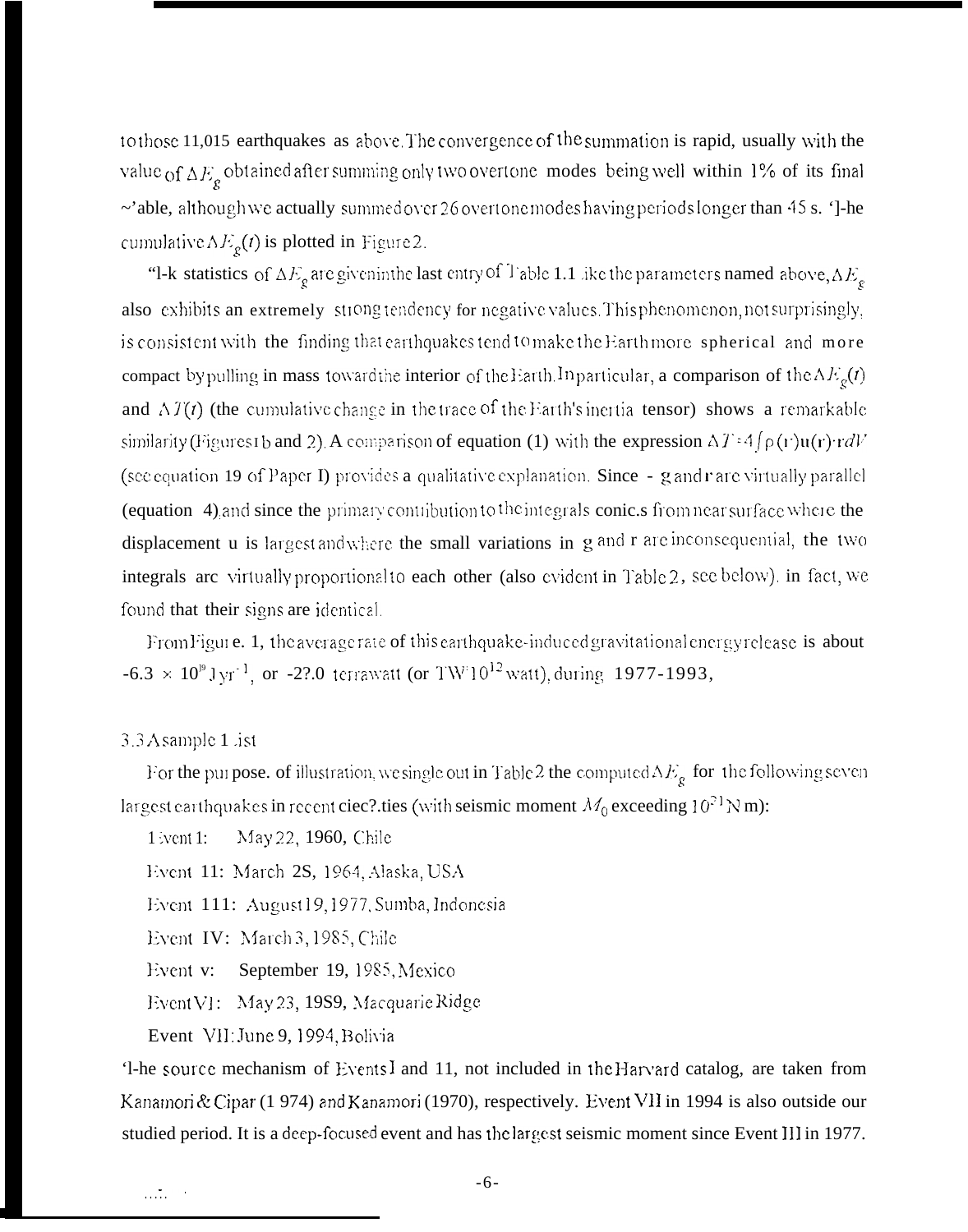IIS seismic moment tensor solution (adopted from the preliminary Harvard catalog) is considered preliminary at this writing.

### 4 Geophysical Discussion

The direct energy release by an earthquake consists of local frictional heat and radiated seismic wave energy. Kanamori (1 977) has shown that, under certain general conditions, the two forms of energy release are comparable in quantity and that the seismic wave energy,  $E_{\mu}$ , is proportional to the. scalar seismic moment  $M_0$  in the following empirical relation:

$$
E_w = M_0 / (2 \times 10^4) \tag{4}
$$

With the  $M_0$  provided by the Harvard catalog, the cumulative  $E_w(t)$  for the studied carthquakes are computed and shown in Figure 3. '1 he time rate of  $E_w(t)$  is rather constant and average about 0.0047 TW during 1977-1993.

Table 2 also gives  $E_w$  for the seven carthquakes examined above, and the ir ratio  $|\Delta E_g/E_w$ . "I his ratio is on the order of 10<sup>3</sup>, except for Event VI which is considerably smaller. '1-his can be understood qualitatively in light of the following. (i) The gravitational acceleration is about 300 times the centrifugal acceleration near the Earth's surface. Since the dominant contribution to the energy integrals (equation 1) comes from near surface where the largest displacement occurs, we expect (as first pointed out by Dahlen 1 977) in general  $\Delta E_g$  to be typically 300 time.s larger in magnitude than the corresponding change, in the Earth's spin energy,  $\Delta E_s$  Event VII is somewhat anomalous by being smaller in this ratio presumably becuase of its deep focus and its particular source machanism. (ii)  $\Delta E_s$  in turn, is computed in the companion paper Chao & Gross (1994) ( $\Delta E_s$  is directly proportional to - ALOD, see Figure 1 c). It is found to be 1) pically about 3 times the magnitude of  $E<sub>ss</sub>$ , except for events that are predominantly strike-slip, such as Event VI, which has a relatively smaller effect on the spin and gravitational change. The time rate of increase of  $\Delta E_s(t)$  is about  $\pm 0.0067$  'l-W during 1977-1993(Chao & Gross 1994), indeed 300 times smaller in magnitude than the  $\Delta E_g$  rate.

'l-bus, our observation so far is that net energy is being extracted by earthquakes from the gravitationalfieldatarate whichisseveral hundred times larger than the seismic wave energy release, while at the same time being pumped into the Earth's spin by earthquakes at a rate comparable to the seismic energy release.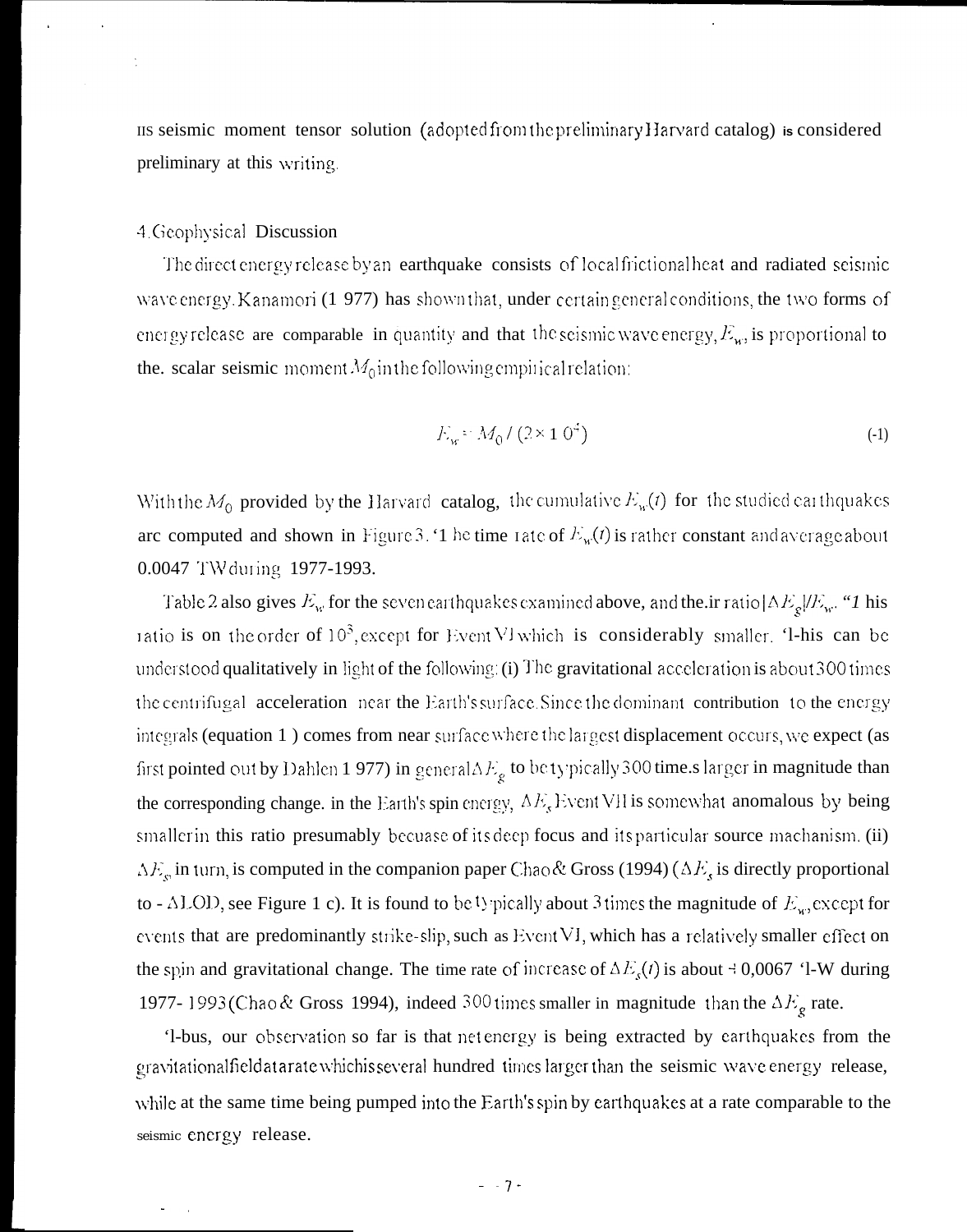Let us then focus on the dominant gravitational energy loss. Assuming an Earth model under mechanical equilibrium prior to the earthquake, Dahlen (1977) showed that the sum of earthquakeinduced changes in the gravitational and spin energy is co~Inter-balanced by changes in the elastic energy associated with the prestress integrated over the entire Earth, except on the fault surface where the excess elastic energy can be identified with the seismic wave energy. The latter energy involved being relatively small (as described above), the primary energy effect of earthquakes would have to be a net energy transfer from the gravitational field to the elastic field. This would mean an overall build-up of elastic energy in the Earth, contrary to the general notion that seismicity acts to relieve the Earth's elastic energy.

To resolve the dilemma, we examine Dahlen's (1977) energy balance which is based on a preseismic initial condition of a (ze]-olh-order) mechanical equilibrium of the prestress with the body force (gravitational force plus rotational centrifugal force) The (first-order) work done by the displacement field against the action of the body force then balances with that against the prestress, except at the, fault surface. The precise energy balance happens after an indefinite period of time over which the Earth relaxes (anelastically) to the. same equilibrium condition. The reality, however, must deviate to first-order from the idealized equilibrium initial condition, otherwise earthquakes would not occur spontaneously in the first place. Moreover, this initial condition is, strictly speaking, violated because an earthquake would create for the next earthquake an elastic stress field in the Earth that destroys that initial condition it itself enjoyed. I'bus, for a given earthquake the net coseismic change in the egavitational energy does not necessarily lead to a compensating change in the clastic energy in the Earth. Exactly how much gravitational energy is converted to elastic energy depends on the nature of the initial condition for the carthquake. Ultimately, however, the long-term destination of the net gravitational energy 10sS is of greater interest.

First we shall make two observations: (i) The statistical trend we have found in the earthquakeinduced changes in the Earth's spin and the gravitational field and the associated gravitational energy is a long-term geophysical process. '1-his is because the sign of these changes is dictated by the earthquake source mechanism, and the latter in turn is dictated by the grand scheme of plate tectonics which operates on time scales longer than millions of years. The fact that earthquakes strive to reduce the gravitational energy supports the notion that the ultimate driving force for earthquakes is probably gravity. This is consistent with the assertion of Forsyth & Uyeda (1975) and Backus et al. (1981) that the gravitational pull on the subducting slabs is the main driving force for tectonic plate motions. (ii)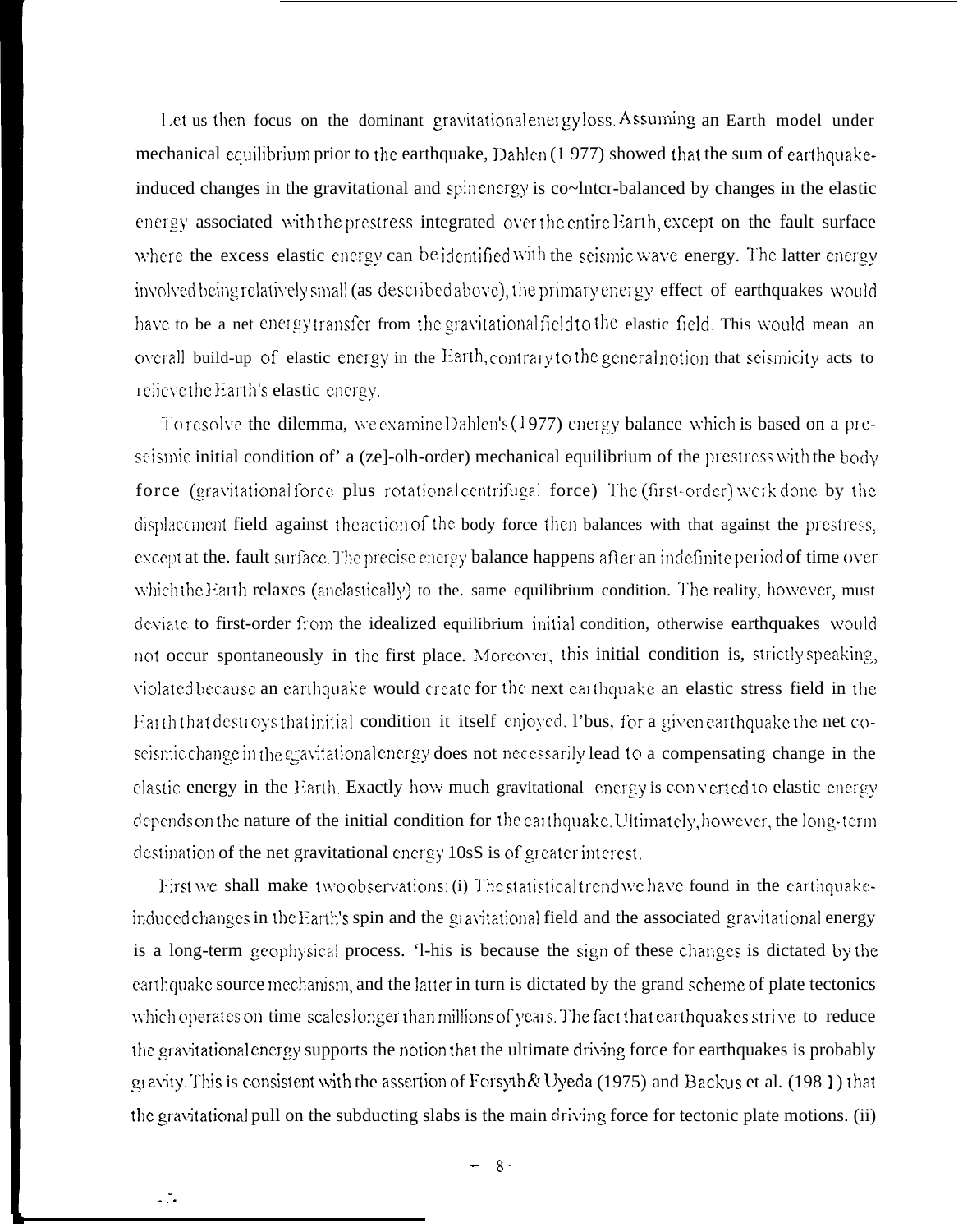The Earth obviously does not sustain a net, long-term build-up of elastic stress. As in any (natural) heat engine operating under the second law of thermodynamics, the bulk (if not all) of any increase in the elastic energy (such as that converted from gravitational energy by earthquakes) will eventually be dissipated by internal friction and find its way into heat whether scismically or aseismically. Conceivably, some oft his energy, and indeed some of the earthquake-induced gravitational energy decrease, can turninto other forms of mechnical energy, such as back into gravitational energy in the PIOCCSS of crustaluplifting or mountainbuilding, but this amount appears relatively trivial for the Earth (Veihoogen 1980).

We conclude thus far that the primary energy effect of earthquakes is an ot'erall transfer of gravitational energy into terrestrial heat, at a rate of?. O TW during 1977-1993, several hundred times that released by the earthquakes themselves through faulting. How large is Ibis energy, and what role does it play, in terms of global energetics?

The total heat flow of the Earth is about 40 TW.In the, mantle heat engine, this total heat flow provides power to drive allinternal geophysical processes, including tectonic plate motions. Stacey (1977) estimated the power needed 10 drivemantle convection, which is ultimately responsible for plate tectonics, to be on the order of 1 TW. It is interesting to note that  $\Delta E_g$  rate is more than adequate 10 supply for the plate motions. This seems to suggest a positive-feedback mechanism in the Earth's energetics: Under the action of  $g_1$  avity, the mantle heat engine (40 TW) drives, among other s, the platemotion (1 TW). The plate motions, inturn, cause carthquakes. These earthquakes, besides radiating seismic energy (0.0047 TW during 1977-1993), trigger a release of gravitational energy (- 2.0 TW during 1977-1993). The latt energy adds to the heatengine to help drive various geophysicalprocesses, including the plate motions and carthquakes.

The contribution of  $\Delta E_g$  to the total global heat flow can be surprisingly large. During 1977--1993 it only amounts tos<sub>"</sub>. This period, however, is believed to be low in seismic activity judging from past records in this century (e. g., Kanamori 1977). For example, the seismic activity during 1950–1965 is probably an order of magnitude higher, implying that a contribution as large as  $50\%$ may not be impossible. In particular, a total of  $1.3 \times 10^{22}$  J of gravitational energy was released during 1960-1964 by Events I and II alone (Table 2). This energy equals 10 years worth of the total global heat flow! This energy release is distributed globally and will not be sensed immediately on the Earth surface because of the long time lag of thermal conduction in the mantle.

A final conclusion then is that earthquakes appear to contribute a significant fraction to the total

 $\mathcal{L}_{\rm{max}}$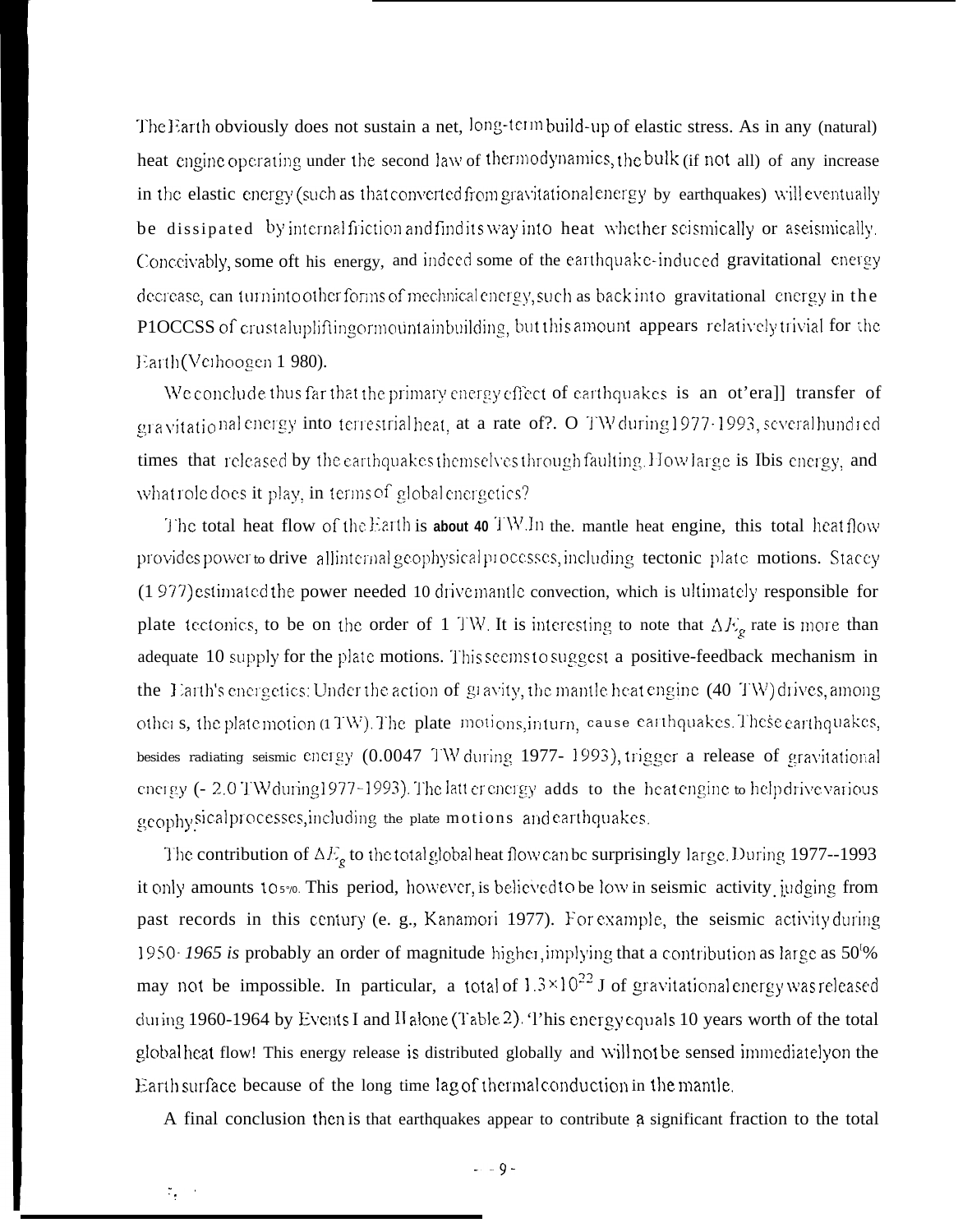global heat flow by converging gravitational energy into terrestrial heat. The terrestrial heat is believed to come primarily from two sources: (primordial) gravitational energy and internal radioactivity. Both are potentially sufficient to account for a majority of the observed amount; but their present share is rather uncertain (e. g., Verhoogen1980). In the case of gravitational energy source, a substantial tole may be played by the separation of the outer core and that Of the inner core (e. g., Verhoogen 1980). Our study, in contrast, demonstrates that earthquakes, concentrated near the Earth surface and active at the present time, may be an important mechanism in converting gravitational energy into heat. The latter happens as part of the plate tectonic motion which, in turn, is a manifestation of the mantle heat engine.

Acknowledgments. The seismic centroid-moment tensor solutions were kindly provided by Gretchen Zwart. The 1066B Earth Model is courtesy of R. Buland. This study is supported by the NASA Geophysics Grogram.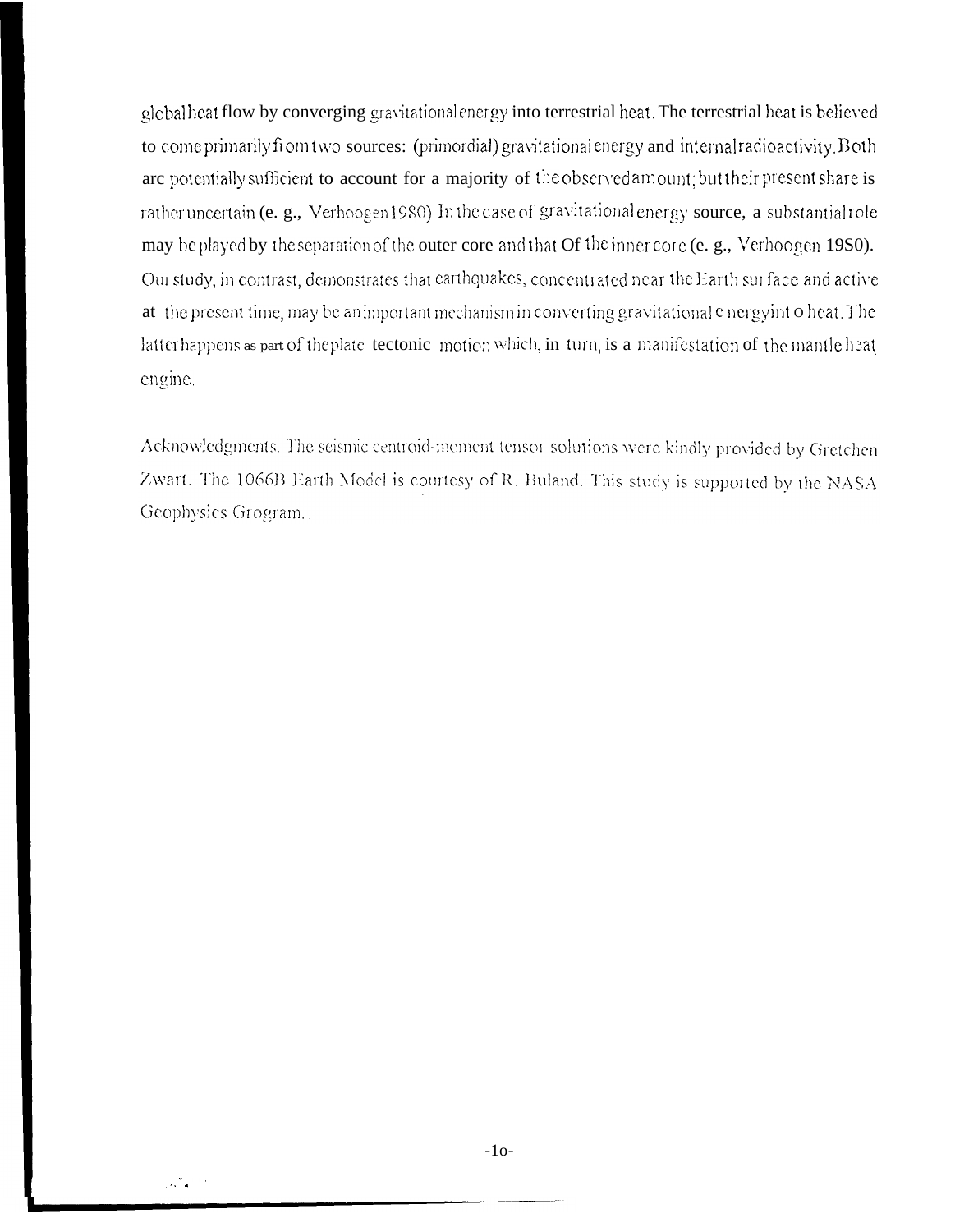### References

- Backus, G., Park, J., & Garbasz, n., 1981. On the relative importance of the driving forces of plate motion, Geophys. J. R. astr. Sm., 67, 415-435.
- Chao, B. F., & Gross, R. S., 1987. Changes in the Earth's rotation and low-degree gravitational field induced by earthquakes, Geophys. J.R. astr. Soc., 91, 569--596.
- Chao, B. F., & Gross, R. S., 1994. Changes of the Earth's rotational energy induced by Earthquakes, submitted, Geophys. J. Int.
- Dahlen, F. A., 1977. The balance of energy in earthquake faulting, Geophys. J. R astr. Soc., 48, 239.2.61.
- Dziewonski, A.M., Ekström, G., & Salganik, M. 1'., 1993. Centroid moment tensor solutions for October-December, 1 99?., Phys. Earth Planet.Int., 80, S9- 103,
- Forsyth, I)., & Uyeda, S., 1975. On the relative importance of the driving forces of platemotion, Geophys. J. R. astr. Soc. 43, 163-200.
- Giardini, D., 1984. Systematic analysis of deep seismicity: 200 centroid-moment tensor solutions for carthquakes between 1977 and 1 980 Geophys., 1. R astr. Sot., 77,883 914.
- Gilbert, F., 1970. Excitation of the normalmodes of the Earth by earthquake sources, Geophys. J.  $R.$  astr. Soc., 22, 223  $-226$ ,
- Gilbert, F., & Dziewonski, 1.31., 1975. Anapplication of normal mode theory to the retrieval of structural parameters and source mechanisms from seismic spectra, Phil. Trans. R. Soc. Lond.,  $A-27A' > 1s7 - 269$
- Kanamori, 11., 1970. The Alaska earthquake of 1962: Radiation of long-period surface waves and source mechanism, J. Geophys. Res., 75, 5029 -- 5040.
- Kanamori.H., 1977. The energy release ingreatearthquakes, J. Geophys. Res., 82, 29s] --29s7.
- Kanamori, H., & Cipar, J. J., 1974. Focal process of the great Chilean earthquake May 22, 1960, Phys. Earth Planet. Int., 9, 128 - 136.
- St accy, F.D., 1977. Physics of the Earth, 2nd ed., John Wiley, New York.

 $\sim 100$ 

Verhoogen, J., 1980. *Energetics of the Earth*, National Academy Press, Washington D.C.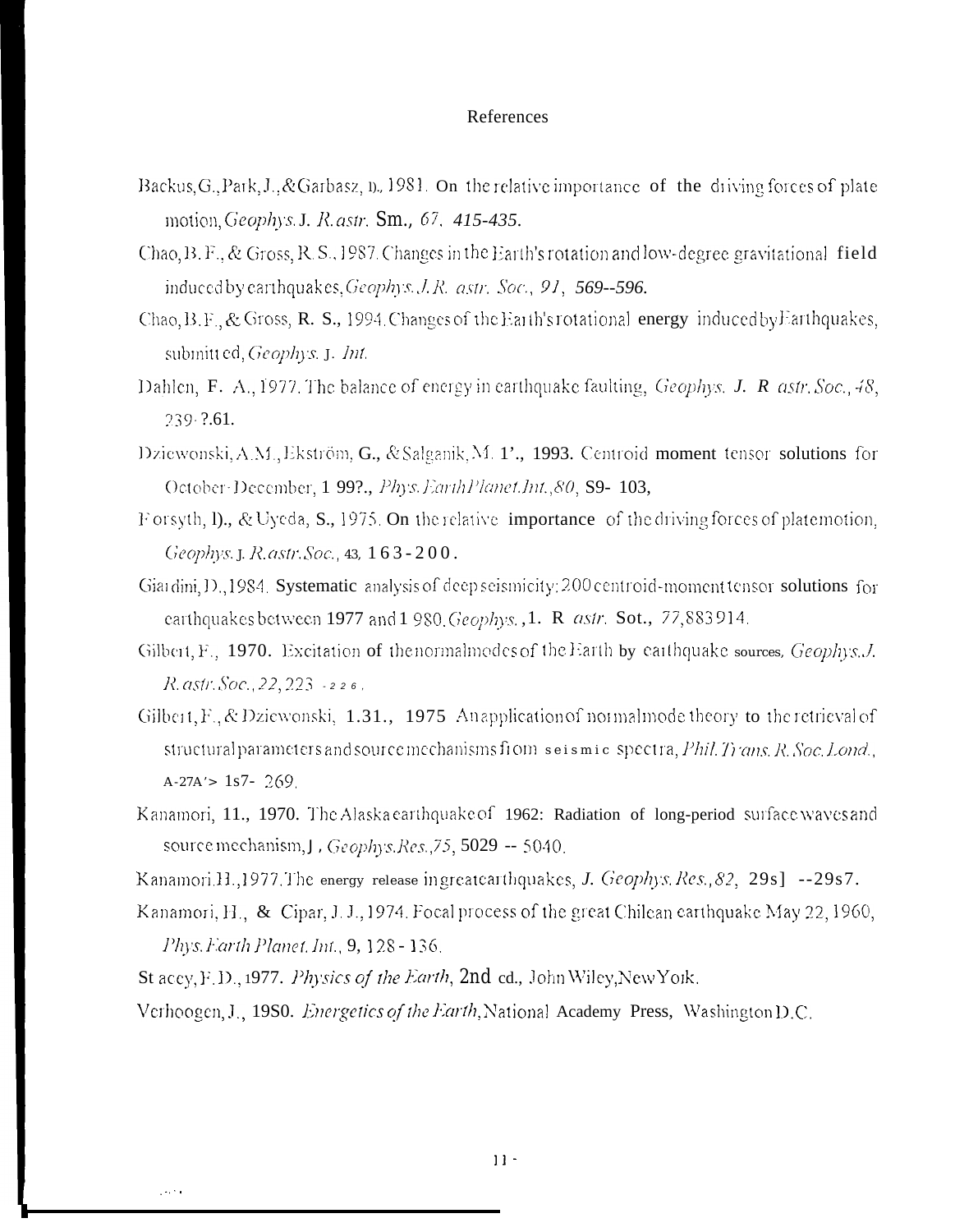Table 1. Statistics of the predicted earthquake-induced changes in: the zonal J,  $(l=2-5)$  coefficient of the gravitational field; the trace T of the inertia tensor; the length-of-day LOD; the sum Of the two equatorial principal moments of inertia  $I_{xx} = I_{yy}$ ; the not realized (positive) difference  $J_{22}$  between the two equatorial principal moments of inertia; longitude  $\phi_{22}$  of the (equatorial) principal axis of least moment of inertia. I isted are the normalized  $\chi^2$  statistic of the sign of the changes (As being the difference between the positive and negative signs), and the normalized Wilcoxon statistic  $W$  of the rank sum, for 'AllEvents' and 'Large E vents Only'.

|                            | All Events $(11,015)$     |          | Large Events Only (945)   |                |  |
|----------------------------|---------------------------|----------|---------------------------|----------------|--|
|                            | $\chi^2 = (\Delta s)$ $W$ |          | $\chi^2$ $(\Delta s)$ $W$ |                |  |
| $\Lambda J_{2}$            | $62.1 (-s27)$             | $-8,40$  | $12.6$ ( $-109$ )         | $-3.63$        |  |
| $\Lambda J_{3}$            | 13.5 (385)                | 5.20     | 2.14(45)                  | 0.93           |  |
| $\Lambda J_A$              | $0,60$ $(-s1)$            | $-2.72$  | $0.3 s (-19)$             | $\sim 0$ . s s |  |
| $\Delta J_{5}$             | $0.32$ (59)               | $-3.31$  | $0.086$ (-9)              | 1,41           |  |
| $\Delta T$                 | $301 (-1 s21)$            | $-211$   | $74.3$ $(-265)$           | $-10.6$        |  |
| ALOD                       | $147(-1273)$              | $-13.9$  | $27.4$ ( $-161$ )         | $-6.98$        |  |
| $\Delta (J_{xx} / J_{yy})$ | $131 (-1201)$             | $-12. s$ | $32.4$ $(-175)$           | $-6.90$        |  |
| $\Lambda J_{22}$           | $131 (+1201)$             | $-10.4$  | $22.2$ $(-145)$           | $-4.33$        |  |
| $\Delta \phi_{22}$         | $11.1 \ (-349)$           | $-0.64$  | $2.33(-47)$               | $-0.06$        |  |
|                            |                           |          |                           |                |  |
| $AE_{\rho}$                | $301 (-1821) -20$ , s     |          | $74.3$ $(-265)$ $-10.4$   |                |  |

 $\sim$   $\sim$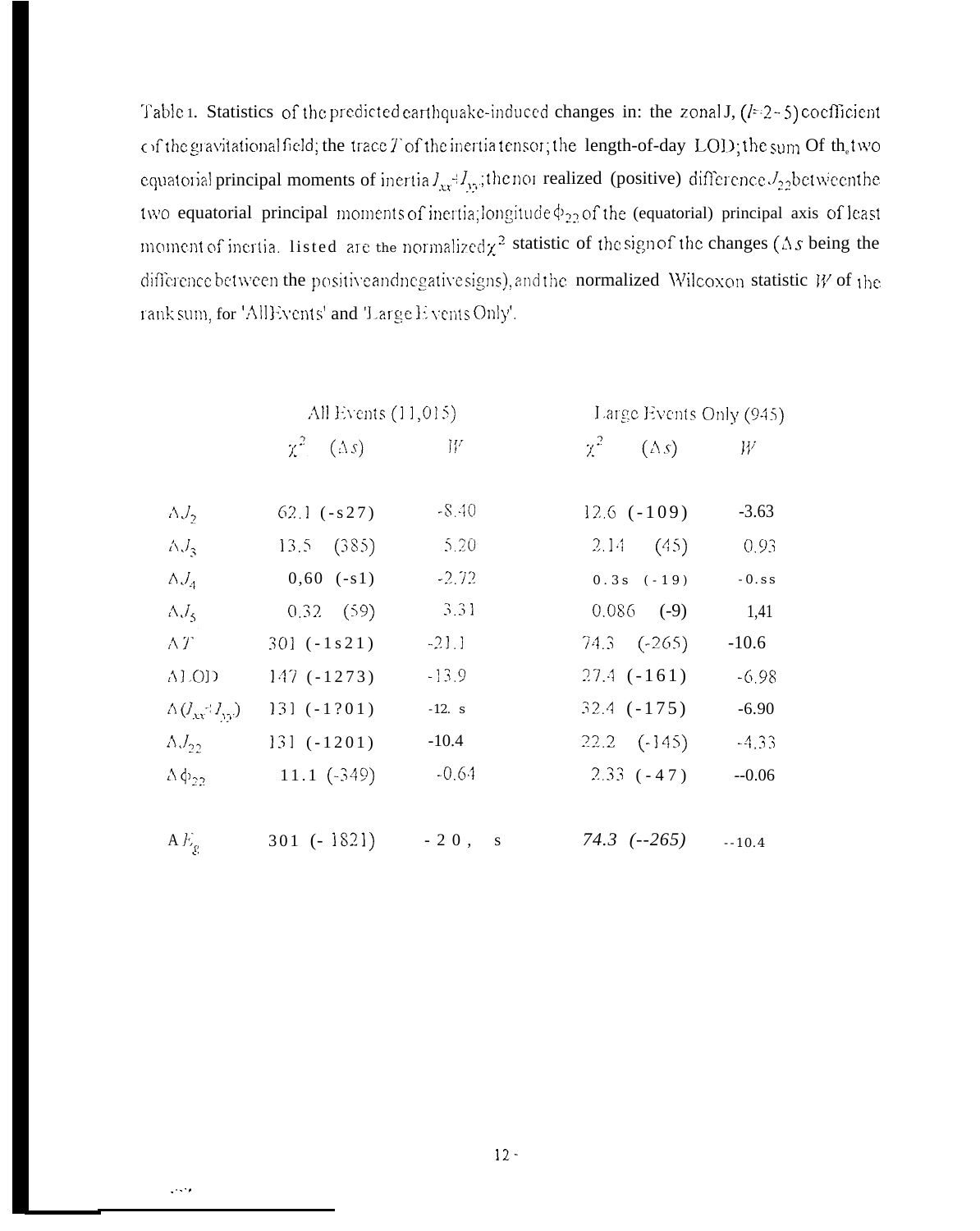l'able 2. Predictedenergy changes for six greatearthquakes in recent decades.

| Event I II 111 IV V VI VII                                    |  |  |  |                                 |        |
|---------------------------------------------------------------|--|--|--|---------------------------------|--------|
| $(M0, 1021 N m)$ (270) (75) (3.6) (1,0) (1.1) (1.4) (3,0)     |  |  |  |                                 |        |
| $E_w(10^{18} \text{ J})$ 13.5 3.8 0.)s 0.050 0.055 0.070 0.15 |  |  |  |                                 |        |
| $\Delta E_{\rho}$ (10 <sup>18</sup> J)                        |  |  |  | $8510 - 4490$ 228 -69 -61 -11,6 | 60     |
| $\frac{1}{2} \Delta E_g / E_w$ 630 11s0 1270 1380 1105 170    |  |  |  |                                 | -400 - |

# Figure Captions

Fig. 1, Cumulative changes, induced by 11,015 major earthquakes during 1977-199.3, in: (a) the zonal J,  $(l<sup>2</sup>-5)$  coefficient of the gravitational field; (b) the trace T of the inertia tensor; (c) the length-of-day LOD; (d) the sum of the two equatorial p incipal moments of inertia  $I_{xx}$ <sup>:</sup>  $I_{yy}$ ; (e) the normalized (positive) difference  $J_{22}$  between the two equatorial principal moments of inertia. The Earth's spin energy change is proportional toALOD as indicated in (c).,

Fig. 2. Cumulative gravitational energy change in the Earth induced by 11,015 major earthquakes that occurred during 1977-1993.

Fig. 3. Cumulative seismic wave energy of 11,015 major earthquakes that occurred during 1977-1993.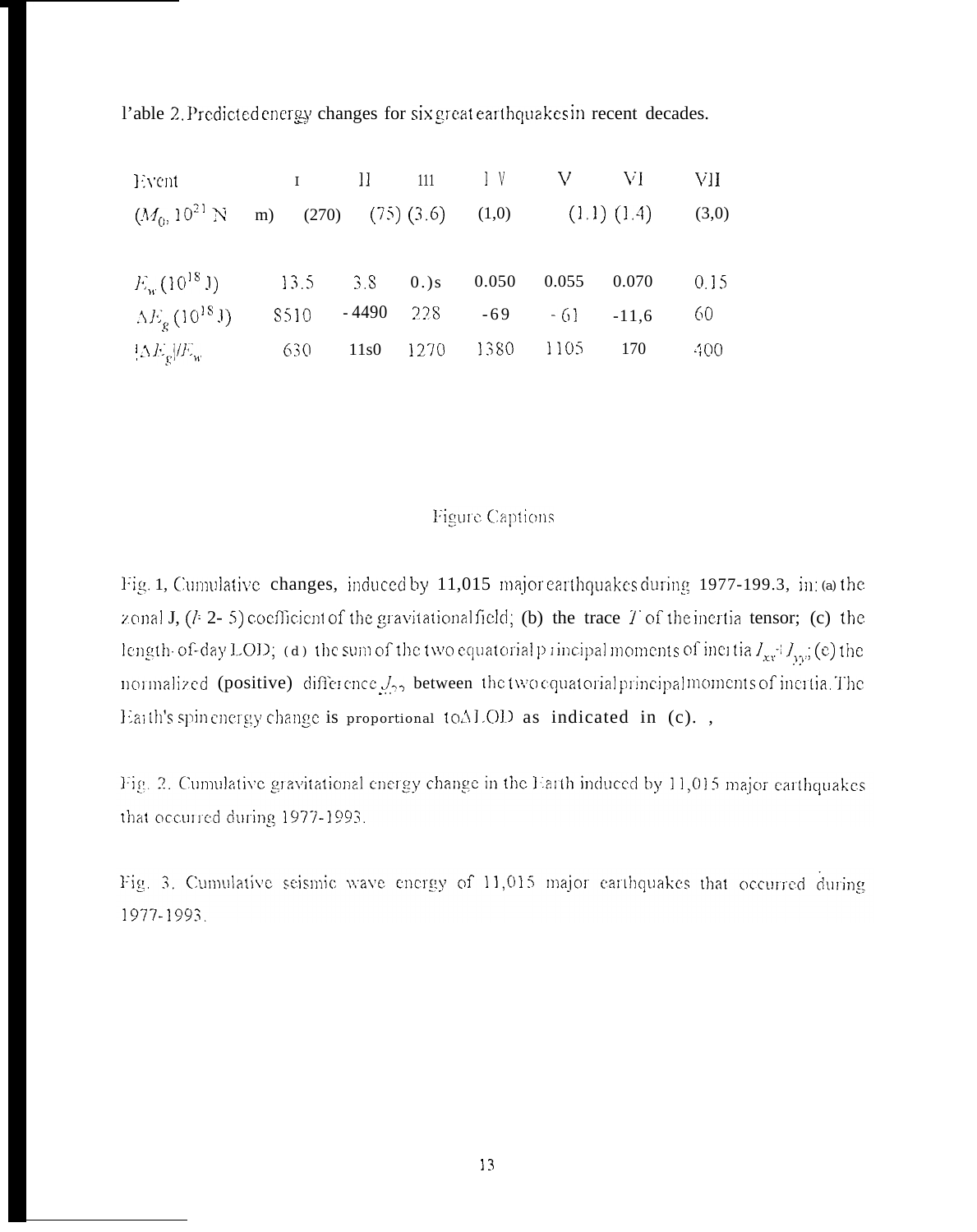

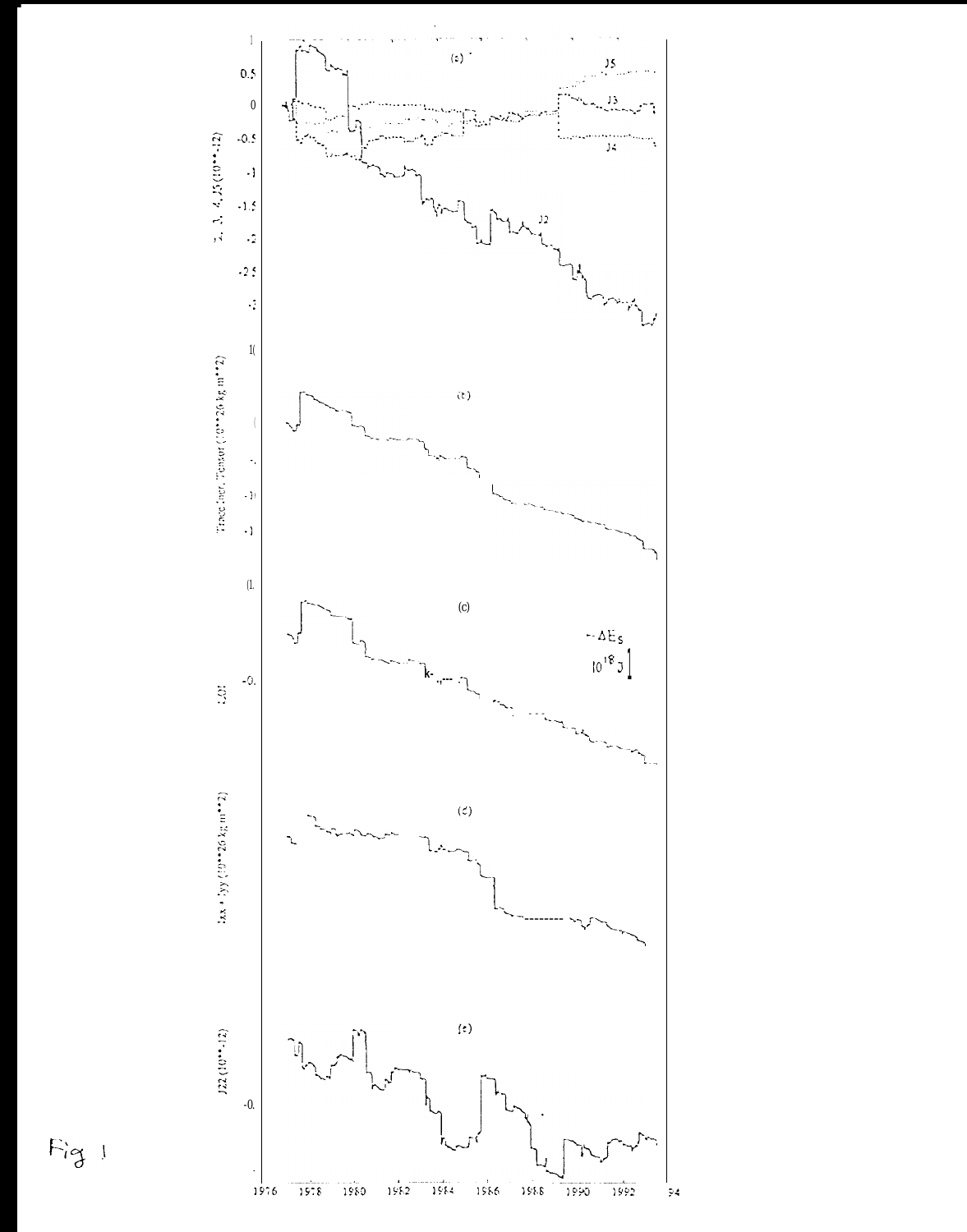

Year